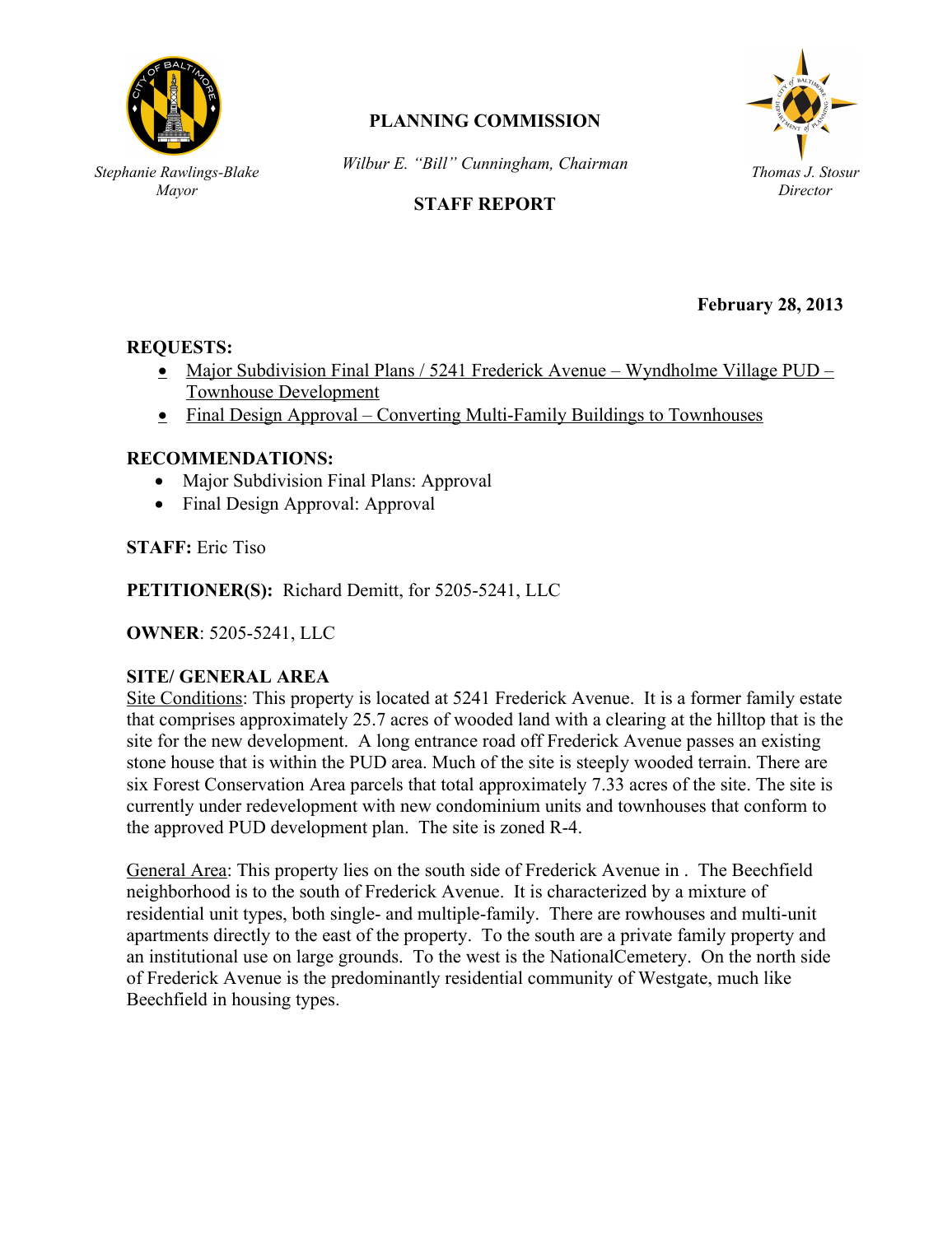#### **HISTORY**

- Ordinance  $\#96-0092$  Established the Villages of Wyndholme PUD on December 5<sup>th</sup>, 1996.
- Final Design Approval Villages of Wyndholme PUD, August  $15<sup>th</sup>$ , 1997.
- Final Design Approval Villages of Wyndholme PUD, September 12, 2002 for Parking and Entry for Miracle Temple Seventh Day Adventist Church, 100 South Rock Glen Avenue.
- Ordinance  $\#07-412$  Enacted April 9, 2007, Re-established the Villages of Wyndholme PUD as a 285 unit condominium/townhouse community.
- Final Design Approval Wyndholme Village PUD, February 8, 2007
- Minor Amendment and Revised Final Design Approval Wyndholme Village PUD, April 17, 2008
- Final Subdivision and Development Plan and Minor Amendment Wyndholme Village PUD, October 7, 2010.
- Minor Amendment and Final Design Approval Wyndholme Village Planned Unit Development, December 1, 2011
- Major Subdivision and Final Design Approval Wyndholme Village Planned Unit Development (created townhome Lots 44 through 56), June 21, 2012

### **CONFORMITY TO PLANS**

This site lies within the existing Villages of Wyndholme Planned Unit Development (PUD). The proposed revisions meet the Comprehensive Plan's LIVE Goal 1, Objective 1: Expand Housing Choices for all Residents, Objective 2: Strategically Redevelop Vacant Properties throughout the City, and Objective 5: Increase the City's Population by 10,000 Households in 6 Years.

#### **ANALYSIS**

On June 21, 2012, the Planning Commission approved a minor amendment to the PUD to convert previously-approved condominium buildings into townhomes. This amendment was sought due to the townhouse market continuing as more successful than the relatively weaker condominium market, in the same manner as the approval in December of 2011.

The applicant, 5205-5241, LLC, again proposes to subdivide 5241 Frederick Avenue (Lot#1 of Block 8139F) into fourteen (14) lots for the development of thirteen fee simple townhome lots (Lots  $# 57$  through 69 will total 1.1447 $\pm$  acres or 49,865 square feet) and one condominium lot (Lot #1 will be reduced to  $11.3487\pm$  acres or 494,350 square feet). This portion of the PUD has already been approved for 13 townhome condominium units, six in Group L and seven in Group M. The applicant now proposes to convert these townhome condominium units into fee simple lots, in the same manner as the last two amendments reviewed by the Planning Commission. There are no proposed changes to the existing street system, the other condominium lots or forest conservation easements. The fee simple lots will be governed by a Home Owner Association Agreement.